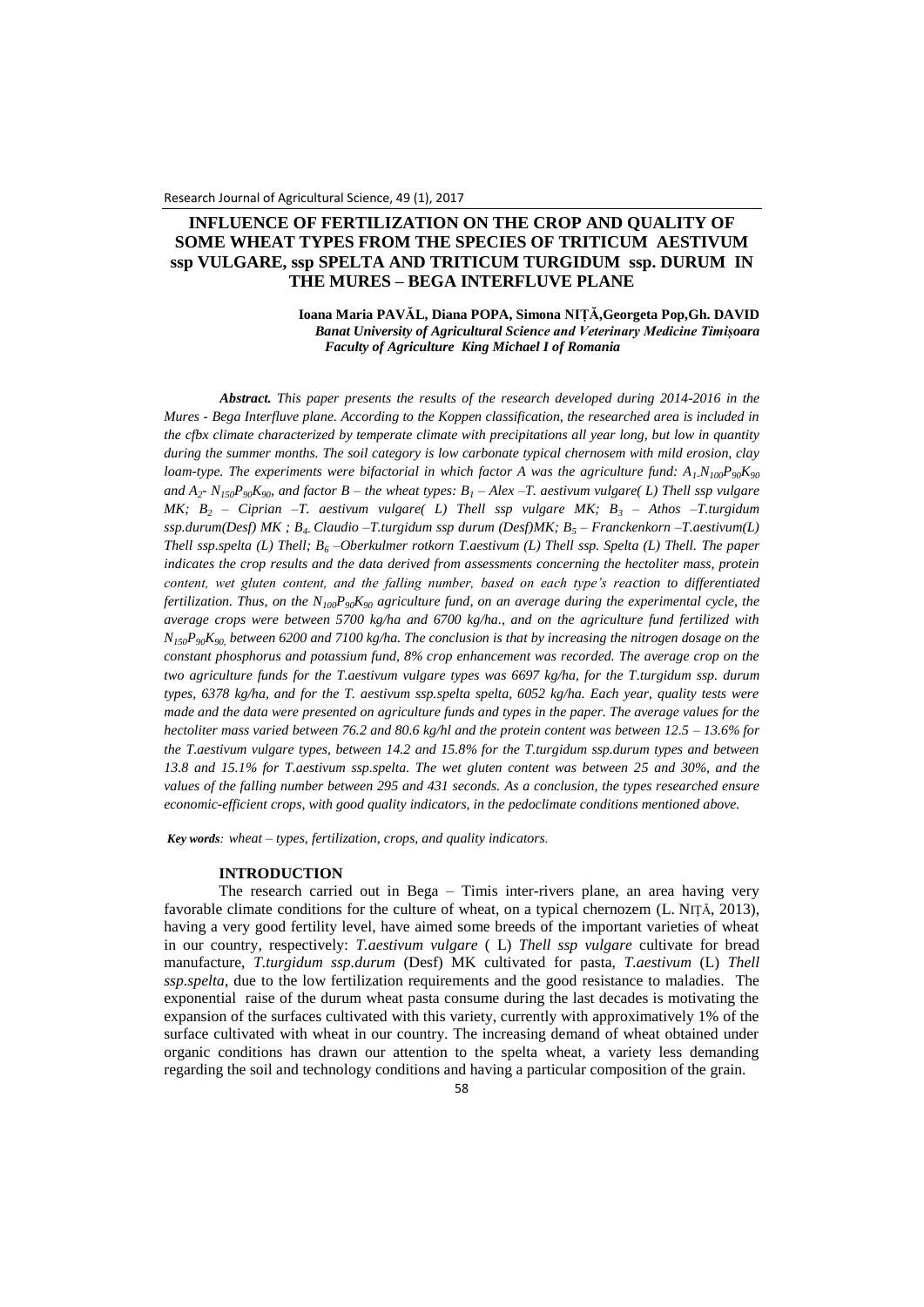Due to the here above reasons, this subject under study is important and present-day related.

# **MATERIAL AND METHODS**

The experiences have been bi-factorial, with three repetitions, having the following scaling of factors: A factor – agricultural resources :  $A_1.N_{100}P_{90}K_{90}$ ;  $A_2-N_{150}P_{90}K_{90}$ , and B factor – wheat breeds:  $B_1$  – Alex –T.*aestivum vulgare(L) Thell ssp vulgare MK*;  $B_2$  – Ciprian – T. aestivum vulgare( L) Thell ssp vulgare MK; B<sub>3</sub> - Athos -T.turgidum ssp.durum(Desf) MK; B<sub>4</sub>. Claudio –*T.turgidum ssp durum (Desf)MK*; B<sub>5</sub> – Franckenkorn –T.aestivum (L) Thell ssp.spelta (L) Thell; B<sub>6</sub>-Oberkulmer rotkorn *T.aestivum (L) Thell ssp. Spelta (L) Thell.* 

The preceding plant has been the soya culture. The crop data have been calculated according to the method of experiment lay out in the field. Determinations regarding the hectoliter mass, protein content, wet gluten content and falling number have been performed every year.

### **RESULTS AN DISCUSSIONS**

The crop results obtained during the experimental cycle 2014-2016 are presented in Table 1.

*Table 1*

| Synthesis of the crop results during the experimental cycle 2014-2016 |  |  |  |
|-----------------------------------------------------------------------|--|--|--|
|                                                                       |  |  |  |

| А<br><b>FACTOR</b>    |      |         | <b>B FACTOR - SOIL</b> | Average values of A factor |                   |                            |               |     |                |                    |
|-----------------------|------|---------|------------------------|----------------------------|-------------------|----------------------------|---------------|-----|----------------|--------------------|
| agricultural<br>land  | Alex | Ciprian | Athos                  | Claudio                    | Francken-<br>korn | Obercul-<br>mer<br>rotkorn | Crop<br>Kg/ha | %   | Diff.<br>Kg/ha | Signifi-<br>cation |
| $N_{100}P_{90}K_{90}$ | 6303 | 6659    | 6011                   | 6302                       | 5925              | 5704                       | 6150          | 100 |                |                    |
| $N_{150}P_{90}K_{90}$ | 6790 | 7040    | 6482                   | 6719                       | 6330              | 6250                       | 6602          | 108 | 452            | <b>XXX</b>         |

DL5%=185 DL 1% =237 DL 0,1%=362

#### AVERAGE VALUES OF B FACTOR

| Specification | Alex | Ciprian | Athos  | Claudio | Francken-<br>korn | Obercul-mer<br>rotkorn |
|---------------|------|---------|--------|---------|-------------------|------------------------|
| Crop kg/ha    | 6546 | 6849    | 6246   | 6510    | 6127              | 5977                   |
| $\%$          | 100  | 105     | 96     | 99      | 94                |                        |
| Diff. Kg/ha   |      | 303     | $-300$ | $-36$   | $-419$            | $-569$                 |
| Signification |      | XХ      | XХ     |         | 000               | 000                    |
|               |      |         |        |         |                   |                        |

DL5%=172 DL 1% =277 DL 0,1%=416

It results that the increase of the nitrogen fertilizers dose from  $N_{100}$  to  $N_{150}$ , the fertilizer being applied on a constant content of  $P_{90}K_{90}$ , as average for the 6 varieties, has led to a 8% crop increase, respectively a surplus of 9 kg of grain /l kg N, applied in a dose higher than N100. The highest crop has been achieved for Ciprian, an average of 6849 kg/ha for the two agricultural lands. Between the varieties, the crop of *T.aestivum vulgare* varieties has been of 6697 kg/ha, the T*. turgidum conv.durum* variety has obtained 6378 kg/ha, and those of *T.aestivum spelta* - 6052 kg/ha. According to figure 1, the hectoliter mass has been between 80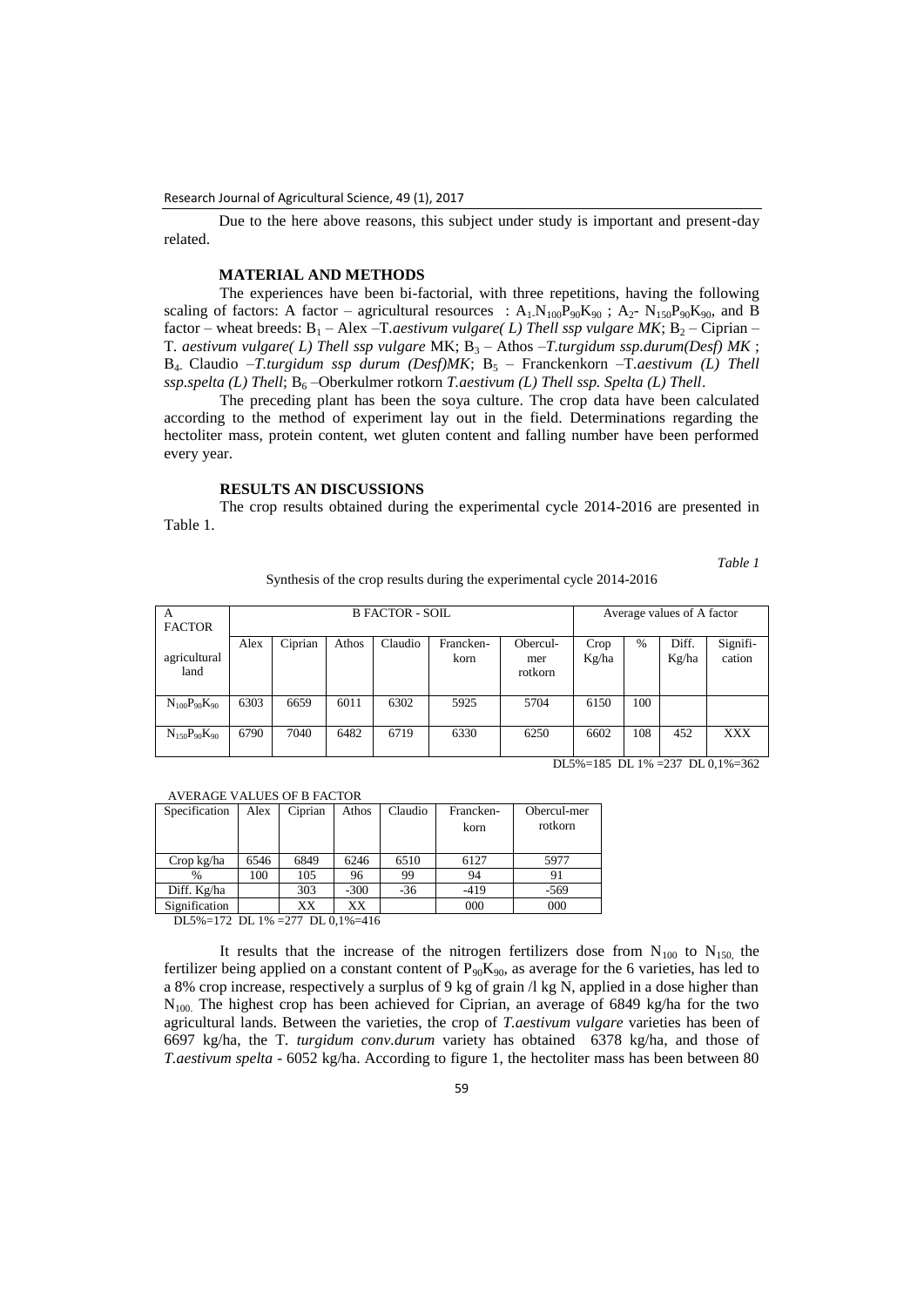Research Journal of Agricultural Science, 49 (1), 2017

and 81 kg/hl, for the common wheat varieties, between 76 and 77 kg/hl for durum and spelta wheat varieties.



| mass               |      |      |      |      |      |      |
|--------------------|------|------|------|------|------|------|
| Average<br>content | 76,7 | 76,2 | 80,6 | 80,1 | 76.1 | 76,9 |
|                    |      |      |      |      |      |      |

Fig.1. Variation of hectoliter mass (kg/hl) depending on the agricultural land and variety

According to figure 2 the common wheat varieties had the lowest content of protein, between 12,2 – 12,4%, the highest content has been calculated for the durum wheat between 14,7 and 15,3%, and for the spelta wheat varieties between 13,8 and 14,8%. The increase of the nitrogen dose from  $N_{100}$  to  $N_{150}$  has influenced favorably the protein content for all varieties.



| Variety            |                | Alex           | Ciprian        |                | Athos          |                | Claudio |                | Franckenkorn   |                | Oberkulmer<br>rotkorn |                |  |
|--------------------|----------------|----------------|----------------|----------------|----------------|----------------|---------|----------------|----------------|----------------|-----------------------|----------------|--|
| Agrofond           | a <sub>1</sub> | a <sub>2</sub> | a <sub>1</sub> | a <sub>2</sub> | a <sub>1</sub> | a <sub>2</sub> | -a l    | a <sub>2</sub> | a <sub>1</sub> | a <sub>2</sub> | a <sub>1</sub>        | a <sub>2</sub> |  |
| Protein %          | 13.0           | 13.6           | 12.5           | 13.3           | 14.8           | 15.8           | 14.2    | 15.2           | 13.8           | 14.3           | 14.6                  | 14.8           |  |
| Average<br>content |                | 13.3           | 12,9           |                |                | 15,3           |         | 14,7           |                | 14,1           |                       | 14,7           |  |

Fig.2. Variation of protein content depending on the agricultural land and variety

The wet gluten content had similar tendencies as the protein content. The average for the two agricultural lands has been between 26 and 27% to the common wheat varieties, between 27 and 30% to the durum wheat and between 27 and 28 to spelta wheat varieties.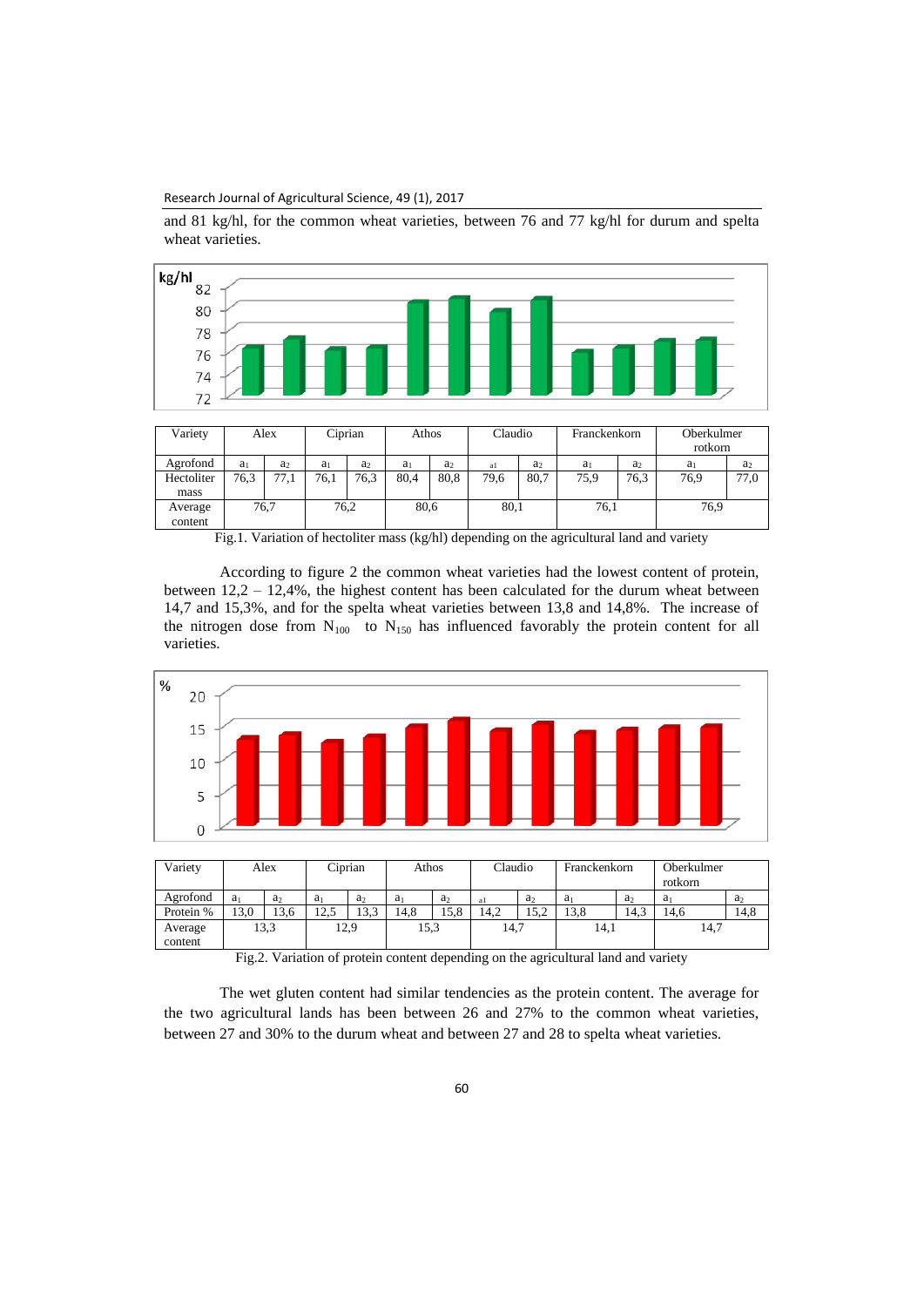Research Journal of Agricultural Science, 49 (1), 2017



| Variety  |                | Alex           | Ciprian        |                | Athos          |                | Claudio |                | Franckenkorn   |                | Oberkulmer<br>rotkorn |                |
|----------|----------------|----------------|----------------|----------------|----------------|----------------|---------|----------------|----------------|----------------|-----------------------|----------------|
| Agrofond | a <sub>1</sub> | a <sub>2</sub> | a <sub>1</sub> | a <sub>2</sub> | a <sub>1</sub> | a <sub>2</sub> | -a l    | a <sub>2</sub> | a <sub>1</sub> | a <sub>2</sub> | a <sub>1</sub>        | a <sub>2</sub> |
| Gluten   | 25,3           | 27.2           | 26.1           | 27,6           | 26.7           | 28,0           | 28.4    | 30,1           | 26.6           | 28,1           | 26.8                  | 27,4           |
| content  |                |                |                |                |                |                |         |                |                |                |                       |                |
| Average  |                | 26,25          |                | 26,85          | 27,35          |                | 29,25   |                | 27,35          |                | 27,10                 |                |
| content  |                |                |                |                |                |                |         |                |                |                |                       |                |

Fig. 3. Variation of wet gluten content depending on the agricultural land and variety

The figure no. 4 is presenting the variation of the falling number depending on the agricultural land and on the researched variety. It results that the average falling number of the two agricultural lands has been between 290 and 300 seconds for the common wheat varieties, between 300 and 450 seconds for the durum wheat and between 250 and 270 for the spelta wheat varieties.



| Varietv            |                | Alex           | Ciprian |                | Athos          |                | Claudio |                | Franckenkorn   |                | Oberkulmer rotkorn |                |
|--------------------|----------------|----------------|---------|----------------|----------------|----------------|---------|----------------|----------------|----------------|--------------------|----------------|
| Agrofond           | a <sub>1</sub> | a <sub>2</sub> | $a_1$   | a <sub>2</sub> | a <sub>1</sub> | a <sub>2</sub> | al      | a <sub>2</sub> | a <sub>i</sub> | a <sub>2</sub> | a <sub>1</sub>     | a <sub>2</sub> |
| Falling<br>number  | 287            | 309            | 286     | 299            | 417            | 446            | 332     | 347            | 268            | 257            | 248                | 258            |
| Average<br>content | 298            |                | 295     |                | 431            |                | 339     |                | 262            |                | 253                |                |

Fig.4. Variation of falling number depending on the agricultural land and variety

### **CONCLUSIONS**

The highest crop between the breeds pertaining to the *T. aestivum ssp. vulgare* variety has been achieved for Ciprian breed, between the breeds pertaining to the *T. turgidum conv. durum* variety for the Claudio breed and for the *T. aestivum ssp spelta* variety to the Franckenkorn breed.

Therefore these breeds can be recommended for production in the reference area assuring economically efficient crops.

The calculated quality indexes are between the limits specific to the studied breeds.

#### **BIBLIOGRAPHY**

ANDRONACHE (COADĂ) ANCA MARIA (2010)– Studiu privind capacitatea de producţie şi calitatea unui sortiment de specii, subspecii şi varietăţi ale genului triticum. Teză de doctorat, USAMVB Timişoara,

BERCA M, (2013)– Grâul dur. Ed. Ceres Bucureşti.